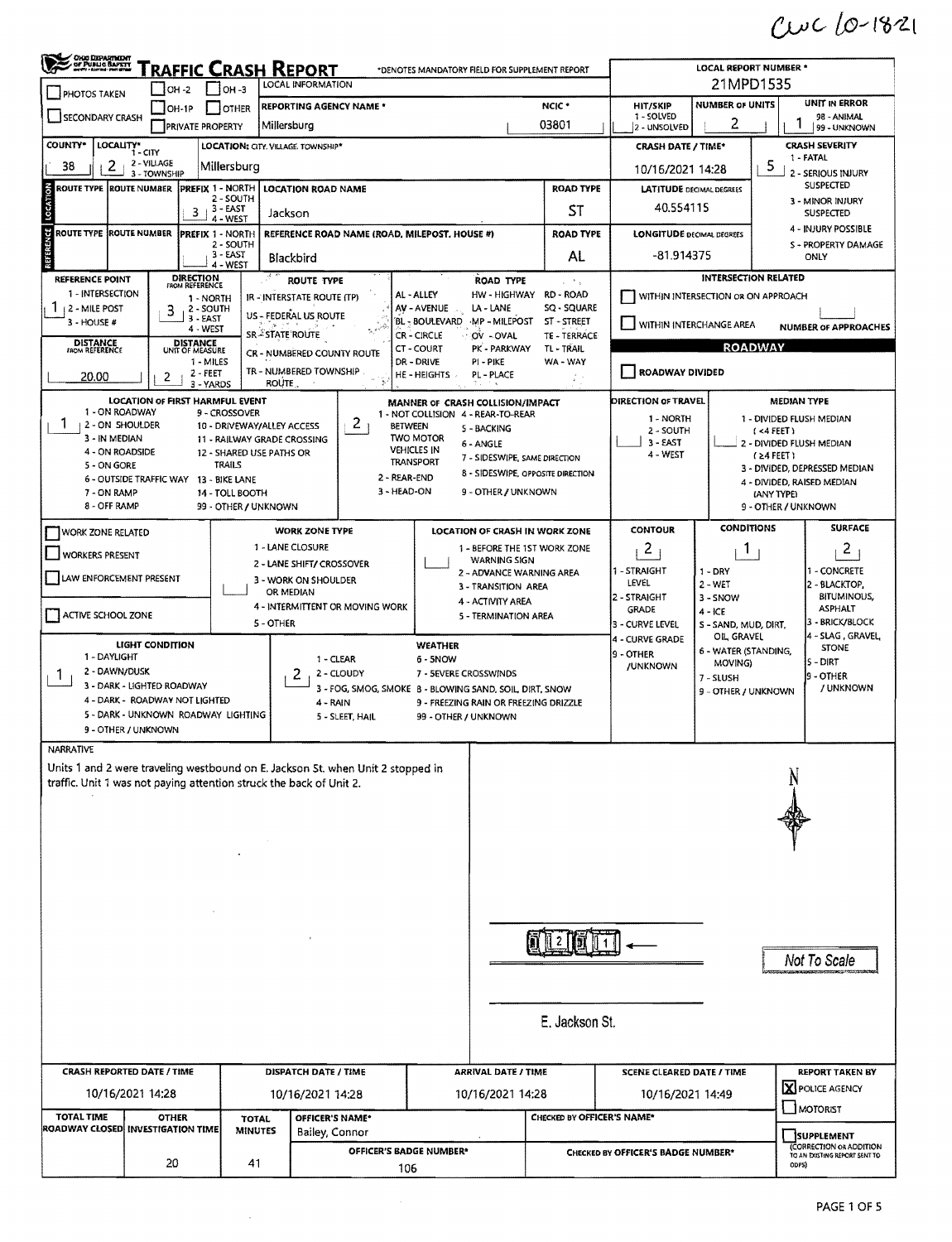|                            | ORG DEPARTMENT                                                                                      |                                                           |                                                                                  |                                            |                                                                |                                                    |                                                          | <b>LOCAL REPORT NUMBER</b>                                       |  |  |  |  |  |
|----------------------------|-----------------------------------------------------------------------------------------------------|-----------------------------------------------------------|----------------------------------------------------------------------------------|--------------------------------------------|----------------------------------------------------------------|----------------------------------------------------|----------------------------------------------------------|------------------------------------------------------------------|--|--|--|--|--|
|                            |                                                                                                     |                                                           |                                                                                  |                                            |                                                                |                                                    |                                                          | 21MPD1535                                                        |  |  |  |  |  |
| UNIT #                     | OWNER NAME: LAST, FIRST, MIDDLE (C) SAME AS DRIVER!                                                 |                                                           |                                                                                  |                                            |                                                                | OWNER PHONE: INCLUDE AREA CODE (E) SAME AS DRIVER! |                                                          | DAMAGE                                                           |  |  |  |  |  |
|                            | ZIMMERLY, JUSTIN, ALAN                                                                              |                                                           |                                                                                  |                                            | 330-473-7529                                                   |                                                    | <b>DAMAGE SCALE</b><br>1 - NONE<br>3 - FUNCTIONAL DAMAGE |                                                                  |  |  |  |  |  |
|                            | OWNER ADDRESS: STREET, CITY, STATE, ZIP ( C) SAME AS DRIVERY<br>6835 CR 201, MILLERSBURG, OH, 44654 |                                                           |                                                                                  |                                            |                                                                |                                                    | -2<br>2 - MINOR DAMAGE                                   | 4 - DISABLING DAMAGE                                             |  |  |  |  |  |
|                            | COMMERCIAL CARRIER: NAME, ADDRESS, CITY, STATE, ZIP                                                 |                                                           |                                                                                  |                                            |                                                                | COMMERCIAL CARRIER PHONE: INCLUDE AREA CODE        | 9 - UNKNOWN                                              |                                                                  |  |  |  |  |  |
|                            |                                                                                                     |                                                           |                                                                                  |                                            |                                                                |                                                    | <b>DAMAGED AREA(S)</b>                                   |                                                                  |  |  |  |  |  |
|                            | LP STATE   LICENSE PLATE #                                                                          |                                                           | <b>VEHICLE IDENTIFICATION #</b>                                                  |                                            | <b>VEHICLE YEAR</b>                                            | <b>VEHICLE MAKE</b>                                | INDICATE ALL THAT APPLY                                  |                                                                  |  |  |  |  |  |
| ΟН                         | <b>JCT9035</b>                                                                                      |                                                           | 1FMPU17555LA68371                                                                |                                            | 2005                                                           | <b>FORD</b>                                        |                                                          |                                                                  |  |  |  |  |  |
| <b>X</b> INSURANCE         | <b>INSURANCE COMPANY</b><br>SONNENBURG MUTUAL                                                       |                                                           | <b>INSURANCE POLICY #</b><br>SSV 3401960643                                      |                                            | COLOR                                                          | <b>VEHICLE MODEL</b><br><b>EXPEDITION</b>          |                                                          |                                                                  |  |  |  |  |  |
|                            | <b>TYPE OF USE</b>                                                                                  |                                                           | US DOT #                                                                         |                                            | WHI<br>TOWED BY: COMPANY NAME                                  |                                                    |                                                          |                                                                  |  |  |  |  |  |
| COMMERCIAL                 | GOVERNMENT                                                                                          | IN EMERGENCY<br><b>RESPONSE</b>                           |                                                                                  |                                            |                                                                |                                                    |                                                          |                                                                  |  |  |  |  |  |
| INTERLOCK                  |                                                                                                     | # OCCUPANTS                                               | VEHICLE WEIGHT GVWR/GCWR<br>$1 - 510K$ LBS.                                      |                                            | <b>HAZARDOUS MATERIAL</b><br><b>MATERIAL</b><br><b>CLASS #</b> | PLACARD ID#                                        |                                                          |                                                                  |  |  |  |  |  |
| DEVICE<br><b>EQUIPPED</b>  | <b>HIT/SKIP UNIT</b>                                                                                | $\overline{2}$                                            | 2 - 10.001 - 26K LBS.<br>3 - > 26K LBS.                                          |                                            | RELEASED<br>PLACARD                                            |                                                    |                                                          |                                                                  |  |  |  |  |  |
|                            | 1 - PASSENGER CAR                                                                                   | 6 - VAN (9-15 SEATS)                                      | 12 - GOLF CART                                                                   | 1B - LIMO (LIVERY VEHICLE)                 |                                                                | 23 - PEDESTRIAN/SKATER                             |                                                          |                                                                  |  |  |  |  |  |
| 3                          | 2 - PASSENGER VAN<br>(MINIVAN)                                                                      | 7 - MOTORCYCLE 2-WHEELED<br>B - MOTORCYCLE 3-WHEELED      | 13 - SNOWMOBILE<br>14 - SINGLE UNIT                                              | 19 - BUS (16+ PASSENGERS)                  |                                                                | 24 - WHEELCHAIR (ANY TYPE)                         |                                                          |                                                                  |  |  |  |  |  |
|                            | UNIT TYPE 3 - SPORT UTILITY<br><b>VEHICLE</b>                                                       | 9 - AUTOCYCLE                                             | <b>TRUCK</b><br>15 - SEMI-TRACTOR                                                | 20 - OTHER VEHICLE<br>21 - HEAVY EQUIPMENT |                                                                | 25 - OTHER NON-MOTORIST<br>26 - BICYCLE            |                                                          |                                                                  |  |  |  |  |  |
|                            | 4 - PICK UP                                                                                         | 10 - MOPED OR MOTORIZED<br>BICYCLE                        | 16 - FARM EQUIPMENT                                                              | 22 - ANIMAL WITH RIDER OR                  | ANIMAL-DRAWN VEHICLE                                           | 27 - TRAIN                                         |                                                          |                                                                  |  |  |  |  |  |
| 0                          | S - CARGO VAN<br>(ATV/UTV)                                                                          | 11 - ALL TERRAIN VEHICLE                                  | 17 - MOTORHOME                                                                   |                                            |                                                                | 99 - UNKNOWN OR HIT/SKIP                           |                                                          |                                                                  |  |  |  |  |  |
|                            | # OF TRAILING UNITS                                                                                 |                                                           |                                                                                  |                                            |                                                                |                                                    | 12                                                       | 12                                                               |  |  |  |  |  |
|                            | WAS VEHICLE OPERATING IN AUTONOMOUS<br>MODE WHEN CRASH OCCURRED?                                    |                                                           | 0 - NO AUTOMATION                                                                |                                            | 3 - CONDITIONAL AUTOMATION 9 - UNKNOWN                         |                                                    |                                                          | 12                                                               |  |  |  |  |  |
| 2                          |                                                                                                     |                                                           | 0<br>1 - DRIVER ASSISTANCE                                                       | 4 - HIGH AUTOMATION                        |                                                                |                                                    |                                                          | 10                                                               |  |  |  |  |  |
|                            | 1-YES 2-NO 9-OTHER/UNKNOWN                                                                          |                                                           | AUTONOMOUS 2 - PARTIAL AUTOMATION 5 - FULL AUTOMATION<br><b>MODE LEVEL</b>       |                                            |                                                                |                                                    | 9                                                        | 9                                                                |  |  |  |  |  |
|                            | 1 - NONE                                                                                            | 6 - BUS - CHARTER/TOUR                                    | $11 - FIRE$                                                                      | 16 - FARM                                  |                                                                | 21 - MAIL CARRIER                                  |                                                          |                                                                  |  |  |  |  |  |
|                            | $2 - TAXI$<br>3 - ELECTRONIC RIDE                                                                   | 7 - BUS - INTERCITY<br>8 - BUS - SHUTTLE                  | 12 - MILITARY<br>13 - POLICE                                                     |                                            | 17 - MOWING<br>18 - SNOW REMOVAL                               | 99 - OTHER / UNKNOWN                               |                                                          |                                                                  |  |  |  |  |  |
| <b>SPECIAL</b>             | <b>SHARING</b><br><b>FUNCTION 4 - SCHOOL TRANSPORT</b>                                              | $9 - BUS - OTHER$<br>10 - AMBULANCE                       | <b>14 - PUBLIC UTILITY</b>                                                       |                                            | 19 - TOWING                                                    |                                                    |                                                          | a                                                                |  |  |  |  |  |
|                            | S - BUS - TRANSIT/COMMUTER                                                                          |                                                           | 15 - CONSTRUCTION EQUIP.                                                         |                                            | 20 - SAFETY SERVICE<br>PATROL                                  |                                                    |                                                          | 12                                                               |  |  |  |  |  |
| 1                          | 1 - NO CARGO BODY TYPE                                                                              | 4 - LOGGING                                               | 7 - GRAIN/CHIPS/GRAVEL                                                           | 11 - DUMP                                  |                                                                | 99 - OTHER / UNKNOWN                               |                                                          |                                                                  |  |  |  |  |  |
| CARGO                      | / NOT APPLICABLE<br>$2 - BUS$                                                                       | S - INTERMODAL<br><b>CONTAINER CHASSIS</b>                | 8 - POLE<br>9 - CARGO TANK                                                       |                                            | 12 - CONCRETE MIXER<br>13 - AUTO TRANSPORTER                   |                                                    |                                                          | - H T<br>9<br>9                                                  |  |  |  |  |  |
| <b>BODY</b><br><b>TYPE</b> | 3 - VEHICLE TOWING<br>ANOTHER MOTOR VEHICLE                                                         | 6 - CARGOVAN<br>/ENCLOSED BOX                             | 10 - FLAT BED                                                                    |                                            | 14 - GARBAGE/REFUSE                                            |                                                    |                                                          | Θ                                                                |  |  |  |  |  |
|                            | 1 - TURN SIGNALS                                                                                    | 4 - BRAKES                                                | 7 - WORN OR SLICK TIRES                                                          |                                            | 9 - MOTOR TROUBLE                                              | 99 - OTHER / UNKNOWN                               |                                                          |                                                                  |  |  |  |  |  |
| <b>VEHICLE</b>             | 2 - HEAD LAMPS<br>3 - TAIL LAMPS                                                                    | <b>S-STEERING</b>                                         | 8 - TRAILER EQUIPMENT<br><b>DEFECTIVE</b>                                        |                                            | 10 - DISABLED FROM PRIOR<br><b>ACCIDENT</b>                    |                                                    |                                                          |                                                                  |  |  |  |  |  |
| <b>DEFECTS</b>             |                                                                                                     | <b>6 - TIRE BLOWOUT</b>                                   |                                                                                  |                                            |                                                                |                                                    | $\Box$ - NO DAMAGE [ 0 ]                                 | UNDERCARRIAGE [14]                                               |  |  |  |  |  |
|                            | 1 - INTERSECTION -                                                                                  | 4 - MIDBLOCK -                                            | 7 - SHOULDER/ROADSIDE                                                            |                                            | 10 - DRIVEWAY ACCESS                                           | 99 - OTHER / UNKNOWN                               | $\Box$ - TOP[13]                                         | $\Box$ - ALL AREAS [ 15 ]                                        |  |  |  |  |  |
| NON-                       | MARKED CROSSWALK<br>2 - INTERSECTION -                                                              | MARKED CROSSWALK<br>S - TRAVEL LANE -                     | 8 - SIDEWALK<br>9 - MEDIAN/CROSSING                                              |                                            | 11 - SHARED USE PATHS<br><b>OR TRAILS</b>                      |                                                    |                                                          |                                                                  |  |  |  |  |  |
| MOTORIST<br>LOCATION       | <b>UNMARKED CROSSWALK</b><br>3 - INTERSECTION - OTHER                                               | OTHER LOCATION<br><b>6 - BICYCLE LANE</b>                 | <b>ISLAND</b>                                                                    |                                            | 12 - FIRST RESPONDER<br>AT INCIDENT SCENE                      |                                                    |                                                          | - UNIT NOT AT SCENE [ 16 ]                                       |  |  |  |  |  |
|                            | 1 - NON-CONTACT                                                                                     | 1 - STRAIGHT AHEAD                                        | 9 - LEAVING TRAFFIC<br>LANE                                                      |                                            | 15 - WALKING, RUNNING,<br>JOGGING, PLAYING                     | <b>21 - STANDING OUTSIDE</b><br>DISABLED VEHICLE   |                                                          | <b>INITIAL POINT OF CONTACT</b>                                  |  |  |  |  |  |
| 3                          | 2 - NON-COLLISION                                                                                   | 2 - BACKING<br>3 - CHANGING LANES                         | 10 - PARKED                                                                      |                                            | 16 - WORKING                                                   | 99 - OTHER / UNKNOWN                               | 0 - NO DAMAGE                                            | 14 - UNDERCARRIAGE                                               |  |  |  |  |  |
|                            | 3 - STRIKING<br>ACTION 4 - STRUCK                                                                   | 4 - OVERTAKING/PASSING<br>PRE-CRASH S - MAKING RIGHT TURN | 11 - SLOWING OR STOPPED<br>IN TRAFFIC                                            |                                            | 17 - PUSHING VEHICLE<br>18 - APPROACHING OR                    |                                                    | 12.                                                      | 1-12 - REFER TO UNIT 15 - VEHICLE NOT AT SCENE<br><b>DIAGRAM</b> |  |  |  |  |  |
|                            | S - BOTH STRIKING                                                                                   | <b>ACTIONS 6 - MAKING LEFT TURN</b><br>7 - MAKING U-TURN  | 12 - DRIVERLESS<br>13 - NEGOTIATING A CURVE                                      |                                            | LEAVING VEHICLE<br>19 - STANDING                               |                                                    | 13 - TOP                                                 | 99 UNKNOWN                                                       |  |  |  |  |  |
|                            | & STRUCK                                                                                            | 8 - ENTERING TRAFFIC<br>LANE                              | 14 - ENTERING OR CROSSING                                                        |                                            | 20 - OTHER NON-MOTORIST                                        |                                                    |                                                          |                                                                  |  |  |  |  |  |
|                            | 9 - OTHER / UNKNOWN<br>1 - NONE                                                                     |                                                           | SPECIFIED LOCATION<br>B - FOLLOWING TOO CLOSE 13 - IMPROPER START FROM           |                                            |                                                                | 18 - OPERATING DEFECTIVE 23 - OPENING DOOR INTO    | <b>TRAFFICWAY FLOW</b>                                   | TRAFFIC<br><b>TRAFFIC CONTROL</b>                                |  |  |  |  |  |
|                            | 2 - FAILURE TO YIELD<br>3 - RAN RED LIGHT                                                           | /ACDA<br>9 - IMPROPER LANE                                | A PARKED POSITION<br>14 - STOPPED OR PARKED                                      |                                            | <b>EQUIPMENT</b><br>19 - LOAO SHIFTING                         | <b>ROADWAY</b><br>99 - OTHER IMPROPER              | 1 - ONE-WAY                                              | 1 - ROUNDABOUT 4 - STOP SIGN                                     |  |  |  |  |  |
| 8                          | 4 - RAN STOP SIGN                                                                                   | CHANGE                                                    | ILLEGALLY                                                                        |                                            | /FALLING/SPILLING                                              | <b>ACTION</b>                                      | 2 - TWO-WAY<br>2                                         | 2 - SIGNAL<br>5 - YIELD SIGN<br>6                                |  |  |  |  |  |
|                            | S - UNSAFE SPEED<br>CONTRIBUTING 6 - IMPROPER TURN                                                  | 10 - IMPROPER PASSING<br>11 - DROVE OFF ROAD              | 15 - SWERVING TO AVOID<br>16 - WRONG WAY                                         |                                            | 20 - IMPROPER CROSSING<br>21 - LYING IN ROADWAY                |                                                    |                                                          | 3 - FLASHER<br><b>6 - NO CONTROL</b>                             |  |  |  |  |  |
|                            | CIRCUMSTANCES <sub>7</sub> - LEFT OF CENTER                                                         | 12 - IMPROPER BACKING                                     | 17 - VISION OBSTRUCTION                                                          |                                            | 22 - NOT DISCERNIBLE                                           |                                                    | # of THROUGH LANES<br>ON ROAD                            | <b>RAIL GRADE CROSSING</b><br>1 - NOT INVLOVED                   |  |  |  |  |  |
|                            | <b>SEQUENCE OF EVENTS</b>                                                                           |                                                           |                                                                                  |                                            |                                                                |                                                    | $\overline{2}$                                           | 2 - INVOLVED-ACTIVE CROSSING<br>1                                |  |  |  |  |  |
| 20                         | 1 - OVERTURN/ROLLOVER                                                                               | 7 - SEPARATION OF UNITS                                   | 12 - DOWNHILL RUNAWAY 19 - ANIMAL - OTHER                                        |                                            |                                                                | 23 - STRUCK 8Y FALLING,                            |                                                          | 3 - INVOLVED-PASSIVE CROSSING                                    |  |  |  |  |  |
| 1.                         | 2 - FIRE/EXPLOSION<br>3 - IMMERSION                                                                 | 8 - RAN OFF ROAD RIGHT<br>9 - RAN OFF ROAD LEFT           | 13 - OTHER NON-COLLISION 20 - MOTOR VEHICLE IN<br>14 - PEDESTRIAN                |                                            | TRANSPORT                                                      | SHIFTING CARGO OR<br>ANYTHING SET IN               |                                                          | UNIT / NON-MOTORIST DIRECTION                                    |  |  |  |  |  |
| $\mathbf{z}$               | 4 - JACKKNIFE<br>5 - CARGO / EQUIPMENT                                                              | 10 - CROSS MEOIAN<br>11 - CROSS CENTERLINE -              | 15 - PEDALCYCLE<br>16 - RAILWAY VEHICLE                                          |                                            | 21 - PARKED MOTOR<br>VEHICLE                                   | MOTION BY A MOTOR<br>VEHICLE                       |                                                          | 1 - NORTH<br>5 - NORTHEAST                                       |  |  |  |  |  |
|                            | LOSS OR SHIFT                                                                                       | OPPOSITE DIRECTION<br>OF TRAVEL                           | 17 - ANIMAL - FARM                                                               |                                            | 22 - WORK ZONE<br><b>MAINTENANCE</b>                           | 24 - OTHER MOVABLE<br>OBJECT                       |                                                          | 2 - SOUTH<br>6 - NORTHWEST<br>$3 - EAST$<br>7 - SOUTHEAST        |  |  |  |  |  |
| 3                          | 6 - EQUIPMENT FAILURE                                                                               |                                                           | 18 - ANIMAL - DEER                                                               |                                            | EQUIPMENT                                                      |                                                    | 3<br>FROM<br>TO                                          | 4 - WEST<br><b>B-SOUTHWEST</b><br>9 - OTHER / UNKNOWN            |  |  |  |  |  |
| 4                          | 25 - IMPACT ATTENUATOR 31 - GUARDRAIL END                                                           |                                                           | <b>EXAMPLE COLLISION WITH FIXED OBJECT - STRUCK  </b><br>38 - OVERHEAD SIGN POST |                                            | 45 - EMBANKMENT                                                | S2 - BUILDING                                      |                                                          |                                                                  |  |  |  |  |  |
|                            | / CRASH CUSHION<br>26 - BRIDGE OVERHEAD                                                             | 32 - PORTABLE BARRIER<br>33 - MEDIAN CABLE BARRIER        | 39 - LIGHT / LUMINARIES<br><b>SUPPORT</b>                                        | 46 - FENCE                                 | 47 - MAIL8OX                                                   | 53 - TUNNEL<br><b>54 - OTHER FIXED</b>             | UNIT SPEED                                               | DETECTED SPEED                                                   |  |  |  |  |  |
| 5                          | <b>STRUCTURE</b><br>27 - BRIDGE PIER OR                                                             | 34 - MEDIAN GUARDRAIL<br><b>BARRIER</b>                   | 40 - UTILITY POLE<br>41 - OTHER POST, POLE                                       | <b>48 - TREE</b>                           | 49 - FIRE HYDRANT                                              | OBJECT<br>99 - OTHER / UNKNOWN                     | 6                                                        | 1 - STATED / ESTIMATED SPEED                                     |  |  |  |  |  |
|                            | <b>ABUTMENT</b><br>28 - BRIDGE PARAPET                                                              | 35 - MEDIAN CONCRETE<br><b>BARRIER</b>                    | OR SUPPORT<br>42 - CULVERT                                                       |                                            | SO - WORK ZONE<br><b>MAINTENANCE</b>                           |                                                    |                                                          |                                                                  |  |  |  |  |  |
| 6                          | 29 - BRIDGE RAIL<br>30 - GUARDRAIL FACE                                                             | 37 - TRAFFIC SIGN POST                                    | 36 - MEOIAN OTHER BARRIER 43 - CURB<br>44 - DITCH                                | 51 - WALL                                  | EQUIPMENT                                                      |                                                    | POSTED SPEED                                             | 2 - CALCULATED / EDR                                             |  |  |  |  |  |
|                            |                                                                                                     | 1                                                         |                                                                                  |                                            |                                                                |                                                    | 25                                                       | 3 - UNDETERMINED                                                 |  |  |  |  |  |
|                            | FIRST HARMFUL EVENT                                                                                 |                                                           | MOST HARMFUL EVENT                                                               |                                            |                                                                |                                                    |                                                          |                                                                  |  |  |  |  |  |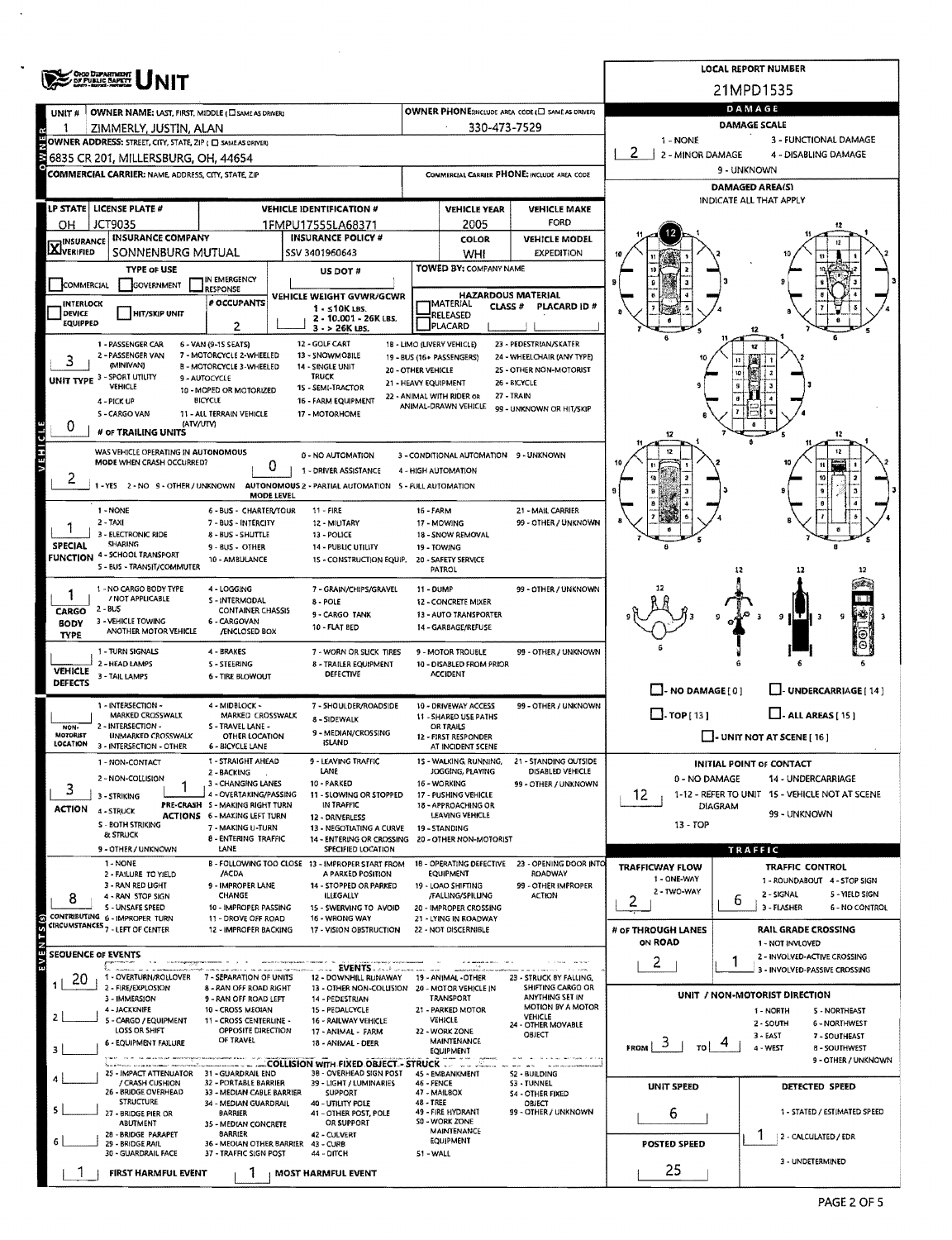| <b>ONO DEPARTMENT</b><br>OF PUBLIC SAFETY |                                                                                                         |                                                               |                                                                                |                      |                                                         |                                                      |                                                   | <b>LOCAL REPORT NUMBER</b>                                           |  |  |  |  |  |
|-------------------------------------------|---------------------------------------------------------------------------------------------------------|---------------------------------------------------------------|--------------------------------------------------------------------------------|----------------------|---------------------------------------------------------|------------------------------------------------------|---------------------------------------------------|----------------------------------------------------------------------|--|--|--|--|--|
|                                           |                                                                                                         |                                                               |                                                                                | 21MPD1535            |                                                         |                                                      |                                                   |                                                                      |  |  |  |  |  |
| UNIT#                                     | OWNER NAME: LAST, FIRST, MIDDLE (C) SAME AS DRIVER)                                                     |                                                               |                                                                                |                      |                                                         | OWNER PHONE:INCLUDE AREA CODE (E) SAME AS DRIVERY    | DAMAGE                                            |                                                                      |  |  |  |  |  |
|                                           | buente, Kirk, R.                                                                                        |                                                               |                                                                                |                      | 330-473-8894                                            |                                                      | DAMAGE SCALE<br>1 - NONE<br>3 - FUNCTIONAL DAMAGE |                                                                      |  |  |  |  |  |
| 빻                                         | OWNER ADDRESS: STREET, CITY, STATE, ZIP ( C) SAME AS DRIVERY<br>42 NORTHERN DR., MILLERSBURG, OH, 44654 |                                                               |                                                                                |                      |                                                         |                                                      | 2<br>2 - MINOR DAMAGE                             | 4 - DISABLING DAMAGE                                                 |  |  |  |  |  |
| $\frac{8}{9}$                             | COMMERCIAL CARRIER: NAME, ADDRESS, CITY, STATE, ZIP                                                     |                                                               |                                                                                |                      |                                                         | COMMERCIAL CARRIER PHONE: INCLUDE AREA CODE          | 9 - UNKNOWN                                       |                                                                      |  |  |  |  |  |
|                                           |                                                                                                         |                                                               |                                                                                |                      |                                                         |                                                      | <b>DAMAGED AREA(S)</b>                            |                                                                      |  |  |  |  |  |
|                                           | LP STATE LICENSE PLATE #                                                                                |                                                               | <b>VEHICLE IDENTIFICATION #</b>                                                |                      | <b>VEHICLE YEAR</b>                                     | <b>VEHICLE MAKE</b>                                  |                                                   | INDICATE ALL THAT APPLY                                              |  |  |  |  |  |
| он                                        | JID9941                                                                                                 |                                                               | 5XYRKDLF3MG018758                                                              |                      | 2021                                                    | KIA                                                  |                                                   |                                                                      |  |  |  |  |  |
| <b>X</b> I <sup>INSURANCE</sup>           | <b>INSURANCE COMPANY</b>                                                                                |                                                               | <b>INSURANCE POLICY #</b>                                                      |                      | COLOR                                                   | <b>VEHICLE MODEL</b>                                 |                                                   |                                                                      |  |  |  |  |  |
|                                           | <b>PROGRESSIVE</b>                                                                                      |                                                               | 172759914                                                                      |                      | <b>BLK</b><br>TOWED BY: COMPANY NAME                    | SORENTO                                              |                                                   |                                                                      |  |  |  |  |  |
| COMMERCIAL                                | <b>TYPE of USE</b><br>GOVERNMENT                                                                        | IN EMERGENCY                                                  | US DOT #                                                                       |                      |                                                         |                                                      |                                                   |                                                                      |  |  |  |  |  |
| <b>INTERLOCK</b>                          |                                                                                                         | RESPONSE<br># OCCUPANTS                                       | VEHICLE WEIGHT GVWR/GCWR                                                       |                      | <b>HAZARDOUS MATERIAL</b><br><b>MATERIAL</b>            |                                                      |                                                   |                                                                      |  |  |  |  |  |
| <b>DEVICE</b><br><b>EQUIPPED</b>          | <b>HIT/SKIP UNIT</b>                                                                                    |                                                               | $1 - 10K$ LBS.<br>2 - 10.001 - 26K LBS.                                        |                      | <b>CLASS#</b><br>RELEASED                               | PLACARD ID #                                         |                                                   |                                                                      |  |  |  |  |  |
|                                           |                                                                                                         |                                                               | $3 - 26K$ LBS.                                                                 |                      | <b>PLACARD</b>                                          |                                                      |                                                   |                                                                      |  |  |  |  |  |
|                                           | 1 - PASSENGER CAR<br>2 - PASSENGER VAN                                                                  | 6 - VAN (9-15 SEATS)<br>7 - MOTORCYCLE 2-WHEELED              | 12 - GOLF CART<br>13 - SNOWMOBILE                                              |                      | 18 - LIMO (LIVERY VEHICLE)<br>19 - BUS (16+ PASSENGERS) | 23 - PEDESTRIAN/SKATER<br>24 - WHEELCHAIR (ANY TYPE) |                                                   | 12                                                                   |  |  |  |  |  |
| 3                                         | (MINIVAN)                                                                                               | 8 - MOTORCYCLE 3-WHEELED                                      | 14 - SINGLE UNIT<br><b>TRUCK</b>                                               | 20 - OTHER VEHICLE   |                                                         | 25 - OTHER NON-MOTORIST                              |                                                   | (A)<br>Ø<br>10                                                       |  |  |  |  |  |
| <b>UNIT TYPE 3 - SPORT UTILITY</b>        | <b>VEHICLE</b>                                                                                          | 9 - AUTOCYCLE<br>10 - MOPED OR MOTORIZED                      | 1S - SEMI-TRACTOR                                                              | 21 - HEAVY EQUIPMENT | 22 - ANIMAL WITH RIDER OR                               | 26 - BICYCLE<br>27 - TRAIN                           |                                                   |                                                                      |  |  |  |  |  |
|                                           | 4 - PICK UP<br>5 - CARGO VAN                                                                            | <b>BICYCLE</b><br><b>11 - ALL TERRAIN VEHICLE</b>             | 16 - FARM EQUIPMENT<br>17 - MOTORHOME                                          |                      | ANIMAL-DRAWN VEHICLE                                    | 99 - UNKNOWN OR HIT/SKIP                             |                                                   |                                                                      |  |  |  |  |  |
| 0                                         | (ATV/UTV)<br># of TRAILING UNITS                                                                        |                                                               |                                                                                |                      |                                                         |                                                      |                                                   |                                                                      |  |  |  |  |  |
|                                           |                                                                                                         |                                                               |                                                                                |                      |                                                         |                                                      | 12                                                | 12                                                                   |  |  |  |  |  |
| VEHICLE                                   | WAS VEHICLE OPERATING IN AUTONOMOUS<br>MODE WHEN CRASH OCCURRED?                                        | 0                                                             | 0 - NO AUTOMATION                                                              |                      | 3 - CONDITIONAL AUTOMATION 9 - UNKNOWN                  |                                                      |                                                   |                                                                      |  |  |  |  |  |
| z                                         | 1 - YES 2 - NO 9 - OTHER / UNKNOWN                                                                      |                                                               | 1 - DRIVER ASSISTANCE<br>AUTONOMOUS 2 - PARTIAL AUTOMATION 5 - FULL AUTOMATION |                      | 4 - HIGH AUTOMATION                                     |                                                      |                                                   |                                                                      |  |  |  |  |  |
|                                           |                                                                                                         | <b>MODE LEVEL</b>                                             |                                                                                |                      |                                                         |                                                      | Ð                                                 |                                                                      |  |  |  |  |  |
|                                           | 1 - NONE<br>$2 - TAXI$                                                                                  | 6 - BUS - CHARTER/TOUR<br>7 - BUS - INTERCITY                 | 11 - FIRE                                                                      | 16 - FARM            | 17 - MOWING                                             | 21 - MAIL CARRIER<br>99 - OTHER / UNKNOWN            |                                                   |                                                                      |  |  |  |  |  |
|                                           | 3 - ELECTRONIC RIDE                                                                                     | 8 - BUS - SHUTTLE                                             | 12 - MILITARY<br>13 - POLICE                                                   |                      | 18 - SNOW REMOVAL                                       |                                                      |                                                   |                                                                      |  |  |  |  |  |
| <b>SPECIAL</b>                            | SHARING<br><b>FUNCTION 4 - SCHOOL TRANSPORT</b>                                                         | 9 - BUS - OTHER                                               | 14 - PUBLIC UTILITY                                                            |                      | 19 - TOWING                                             |                                                      |                                                   |                                                                      |  |  |  |  |  |
|                                           | 5 - BUS - TRANSIT/COMMUTER                                                                              | 10 - AMBULANCE                                                | 15 - CONSTRUCTION EQUIP.                                                       |                      | 20 - SAFETY SERVICE<br>PATROL                           |                                                      |                                                   |                                                                      |  |  |  |  |  |
|                                           | 1 - NO CARGO BODY TYPE                                                                                  | 4 - LOGGING                                                   | 7 - GRAIN/CHIPS/GRAVEL                                                         | 11 - DUMP            |                                                         | 99 - OTHER / UNKNOWN                                 |                                                   |                                                                      |  |  |  |  |  |
| CARGO                                     | / NOT APPLICABLE<br>2 - BUS                                                                             | S - INTERMODAL<br><b>CONTAINER CHASSIS</b>                    | <b>B-POLE</b>                                                                  |                      | 12 - CONCRETE MIXER                                     |                                                      |                                                   |                                                                      |  |  |  |  |  |
| <b>BODY</b>                               | 3 - VEHICLE TOWING                                                                                      | 6 - CARGOVAN                                                  | 9 - CARGO TANK<br>10 FLAT BED                                                  |                      | 13 - AUTO TRANSPORTER<br>14 - GARBAGE/REFUSE            |                                                      |                                                   | 11 T<br>9<br>9                                                       |  |  |  |  |  |
| <b>TYPE</b>                               | ANOTHER MOTOR VEHICLE                                                                                   | /ENCLOSED BOX                                                 |                                                                                |                      |                                                         |                                                      |                                                   | Θ<br>Θ                                                               |  |  |  |  |  |
|                                           | 1 - TURN SIGNALS<br>2 - HEAD LAMPS                                                                      | 4 - BRAKES<br><b>S-STEERING</b>                               | 7 - WORN OR SLICK TIRES<br>8 - TRAILER EQUIPMENT                               |                      | 9 - MOTOR TROUBLE<br>10 - DISABLED FROM PRIOR           | 99 - OTHER / UNKNOWN                                 |                                                   |                                                                      |  |  |  |  |  |
| <b>VEHICLE</b><br><b>DEFECTS</b>          | 3 - TAIL LAMPS                                                                                          | 6 - TIRE BLOWOUT                                              | DEFECTIVE                                                                      |                      | <b>ACCIDENT</b>                                         |                                                      |                                                   |                                                                      |  |  |  |  |  |
|                                           |                                                                                                         |                                                               |                                                                                |                      |                                                         |                                                      | $\blacksquare$ - NO DAMAGE $\lceil 0 \rceil$      | UNDERCARRIAGE [ 14 ]                                                 |  |  |  |  |  |
|                                           | 1 - INTERSECTION -<br>MARKED CROSSWALK                                                                  | 4 - MIDBLOCK -<br>MARKED CROSSWALK                            | 7 - SHOULDER/ROADSIDE<br><b>6 - SIDEWALK</b>                                   |                      | 10 - DRIVEWAY ACCESS<br>11 - SHARED USE PATHS           | 99 - OTHER / UNKNOWN                                 | $\square$ - TOP [ 13 ]                            | $\Box$ - ALL AREAS [ 15 ]                                            |  |  |  |  |  |
| NON-<br>MOTORIST                          | 2 - INTERSECTION -<br>UNMARKED CROSSWALK                                                                | S - TRAVEL LANE -<br>OTHER LOCATION                           | 9 - MEDIAN/CROSSING                                                            |                      | <b>OR TRAILS</b><br>12 - FIRST RESPONDER                |                                                      |                                                   | LI- UNIT NOT AT SCENE [ 16 ]                                         |  |  |  |  |  |
| LOCATION                                  | 3 - INTERSECTION - OTHER                                                                                | 6 - BICYCLE LANE                                              | <b>ISLAND</b>                                                                  |                      | AT INCIDENT SCENE                                       |                                                      |                                                   |                                                                      |  |  |  |  |  |
|                                           | 1 - NON-CONTACT                                                                                         | 1 - STRAIGHT AHEAD<br>2 - BACKING                             | 9 - LEAVING TRAFFIC<br>LANE                                                    |                      | 15 - WALKING, RUNNING,<br>JOGGING, PLAYING              | 21 - STANDING OUTSIDE<br>DISABLED VEHICLE            |                                                   | <b>INITIAL POINT OF CONTACT</b>                                      |  |  |  |  |  |
| 4                                         | 2 - NON-COLLISION<br>11                                                                                 | 3 - CHANGING LANES<br>4 - OVERTAKING/PASSING                  | 10 - PARKED                                                                    |                      | 16 - WORKING                                            | 99 - OTHER / UNKNOWN                                 | 0 - NO DAMAGE                                     | 14 - UNDERCARRIAGE<br>1-12 - REFER TO UNIT 15 - VEHICLE NOT AT SCENE |  |  |  |  |  |
| <b>ACTION</b>                             | 3 - STRIKING<br>4 - STRUCK                                                                              | PRE-CRASH S - MAKING RIGHT TURN                               | 11 - SLOWING OR STOPPED<br>IN TRAFFIC                                          |                      | 17 - PUSHING VEHICLE<br>18 - APPROACHING OR             |                                                      | 6                                                 | <b>DIAGRAM</b>                                                       |  |  |  |  |  |
|                                           | <b>S - BOTH STRIKING</b>                                                                                | ACTIONS 6 - MAKING LEFT TURN<br>7 - MAKING U-TURN             | 12 - DRIVERLESS<br>13 - NEGOTIATING A CURVE                                    |                      | LEAVING VEHICLE<br>19 - STANDING                        |                                                      | 13 - TOP                                          | 99 - UNKNOWN                                                         |  |  |  |  |  |
|                                           | <b>&amp; STRUCK</b>                                                                                     | 8 - ENTERING TRAFFIC                                          | 14 - ENTERING OR CROSSING 20 - OTHER NON-MOTORIST                              |                      |                                                         |                                                      |                                                   |                                                                      |  |  |  |  |  |
|                                           | 9 OTHER / UNKNOWN<br>1 - NONE                                                                           | LANE                                                          | SPECIFIED LOCATION<br>8 - FOLLOWING TOO CLOSE 13 - IMPROPER START FROM         |                      |                                                         | 18 - OPERATING DEFECTIVE 23 - OPENING DOOR INTO      | <b>TRAFFICWAY FLOW</b>                            | TRAFFIC<br><b>TRAFFIC CONTROL</b>                                    |  |  |  |  |  |
|                                           | 2 - FAILURE TO YIELD<br>3 - RAN RED LIGHT                                                               | /ACDA<br>9 - IMPROPER LANE                                    | A PARKED POSITION<br>14 - STOPPED OR PARKED                                    |                      | EQUIPMENT<br>19 - LOAD SHIFTING                         | <b>ROADWAY</b><br>99 - OTHER IMPROPER                | 1 - ONE-WAY                                       | 1 - ROUNDABOUT 4 - STOP 5IGN                                         |  |  |  |  |  |
|                                           | 4 - RAN STOP SIGN                                                                                       | CHANGE                                                        | <b>ILLEGALLY</b>                                                               |                      | /FALLING/SPILLING                                       | <b>ACTION</b>                                        | 2 - TWO-WAY<br>2                                  | 2 - SIGNAL<br>S - YIELD SIGN<br>6                                    |  |  |  |  |  |
|                                           | 5 - UNSAFE SPEED<br>CONTRIBUTING 6 - IMPROPER TURN                                                      | 10 - IMPROPER PASSING<br>11 - DROVE OFF ROAD                  | 15 - SWERVING TO AVOID<br>16 - WRONG WAY                                       |                      | 20 - IMPROPER CROSSING<br>21 - LYING IN ROADWAY         |                                                      |                                                   | 3 - FLASHER<br>6 - NO CONTROL                                        |  |  |  |  |  |
|                                           | CIRCUMSTANCES 7 - LEFT OF CENTER                                                                        | 12 - IMPROPER BACKING                                         | 17 - VISION OBSTRUCTION                                                        |                      | 22 - NOT DISCERNIBLE                                    |                                                      | # OF THROUGH LANES                                | RAIL GRADE CROSSING                                                  |  |  |  |  |  |
| <b>SEOUENCE OF EVENTS</b>                 |                                                                                                         |                                                               |                                                                                |                      |                                                         |                                                      | ON ROAD                                           | 1 - NOT INVLOVED<br>2 - INVOLVED-ACTIVE CROSSING                     |  |  |  |  |  |
|                                           |                                                                                                         |                                                               | EVENTS                                                                         |                      |                                                         |                                                      | 2                                                 | 3 - INVOLVED-PASSIVE CROSSING                                        |  |  |  |  |  |
| 20                                        | 1 - OVERTURN/ROLLOVER<br>2 - FIRE/EXPLOSION                                                             | 7 - SEPARATION OF UNITS<br>8 - RAN OFF ROAD RIGHT             | 12 - DOWNHILL RUNAWAY<br>13 - OTHER NON-COLLISION 20 - MOTOR VEHICLE IN        |                      | 19 - ANIMAL -OTHER                                      | 23 - STRUCK BY FALLING,<br>SHIFTING CARGO OR         |                                                   |                                                                      |  |  |  |  |  |
|                                           | 3 - IMMERSION<br>4 - JACKKNIFE                                                                          | 9 - RAN OFF ROAD LEFT<br>10 - CROSS MEDIAN                    | 14 - PEDESTRIAN<br>15 - PEDALCYCLE                                             |                      | TRANSPORT<br>21 - PARKED MOTOR                          | ANYTHING SET IN<br>MOTION 8Y A MOTOR                 |                                                   | UNIT / NON-MOTORIST DIRECTION<br>1 - NORTH<br>5 - NORTHEAST          |  |  |  |  |  |
|                                           | 5 - CARGO / EQUIPMENT                                                                                   | 11 - CROSS CENTERLINE -                                       | 16 - RAILWAY VEHICLE                                                           |                      | VEHICLE                                                 | <b>VEHICLE</b><br>24 - OTHER MOVABLE                 |                                                   | 2 - SOUTH<br>6 - NORTHWEST                                           |  |  |  |  |  |
|                                           | LOSS OR SHIFT<br>6 - EQUIPMENT FAILURE                                                                  | OPPOSITE DIRECTION<br>OF TRAVEL                               | 17 - ANIMAL - FARM<br>18 - ANIMAL - DEER                                       |                      | 22 - WORK ZONE<br>MAINTENANCE                           | OBJECT                                               | 3<br><b>FROM</b><br>TO !                          | $3 - EAST$<br>7 - SOUTHEAST<br>4 - WEST<br>8 - SOUTHWEST             |  |  |  |  |  |
| з                                         |                                                                                                         |                                                               | --- COLLISION WITH FIXED OBJECT - STRUCK-                                      |                      | EQUIPMENT                                               |                                                      |                                                   | 9 - OTHER / UNKNOWN                                                  |  |  |  |  |  |
|                                           | 25 - IMPACT ATTENUATOR 31 - GUARDRAIL END<br>/ CRASH CUSHION                                            | 32 - PORTABLE BARRIER                                         | 38 - OVERHEAD SIGN POST<br>39 - LIGHT / LUMINARIES                             | 46 - FENCE           | 45 - EMBANKMENT                                         | 52 - BUILDING                                        |                                                   |                                                                      |  |  |  |  |  |
|                                           | 26 - BRIDGE OVERHEAD                                                                                    | 33 - MEDIAN CABLE BARRIER                                     | <b>SUPPORT</b>                                                                 |                      | 47 - MAILBOX                                            | S3 - TUNNEL<br><b>S4 - OTHER FIXED</b>               | UNIT SPEED                                        | DETECTED SPEED                                                       |  |  |  |  |  |
|                                           | <b>STRUCTURE</b><br>27 - BRIDGE PIER OR                                                                 | 34 - MEDIAN GUARDRAIL<br><b>BARRIER</b>                       | 40 - UTILITY POLE<br>41 - OTHER POST, POLE                                     | 48 - TREE            | 49 - FIRE HYDRANT                                       | OBJECT<br>99 - OTHER / UNKNOWN                       | 0                                                 | 1 - STATED / ESTIMATED SPEED                                         |  |  |  |  |  |
|                                           | ABUTMENT<br>28 - BRIDGE PARAPET                                                                         | 35 - MEDIAN CONCRETE<br>BARRIER                               | OR SUPPORT<br>42 - CULVERT                                                     |                      | SO - WORK ZONE<br>MAINTENANCE                           |                                                      |                                                   | 2 - CALCULATED / EDR                                                 |  |  |  |  |  |
|                                           | 29 - BRIDGE RAIL<br>30 - GUARDRAIL FACE                                                                 | 36 - MEDIAN OTHER BARRIER 43 - CURB<br>37 - TRAFFIC SIGN POST | 44 - DITCH                                                                     | S1 - WALL            | <b>EQUIPMENT</b>                                        |                                                      | POSTED SPEED                                      |                                                                      |  |  |  |  |  |
|                                           |                                                                                                         |                                                               |                                                                                |                      |                                                         |                                                      | 25                                                | 3 - UNDETERMINED                                                     |  |  |  |  |  |
|                                           | <b>FIRST HARMFUL EVENT</b>                                                                              |                                                               | <b>MOST HARMFUL EVENT</b>                                                      |                      |                                                         |                                                      |                                                   |                                                                      |  |  |  |  |  |

 $\cdot$ 

 $\ddot{\phantom{a}}$ 

 $\ddot{\phantom{0}}$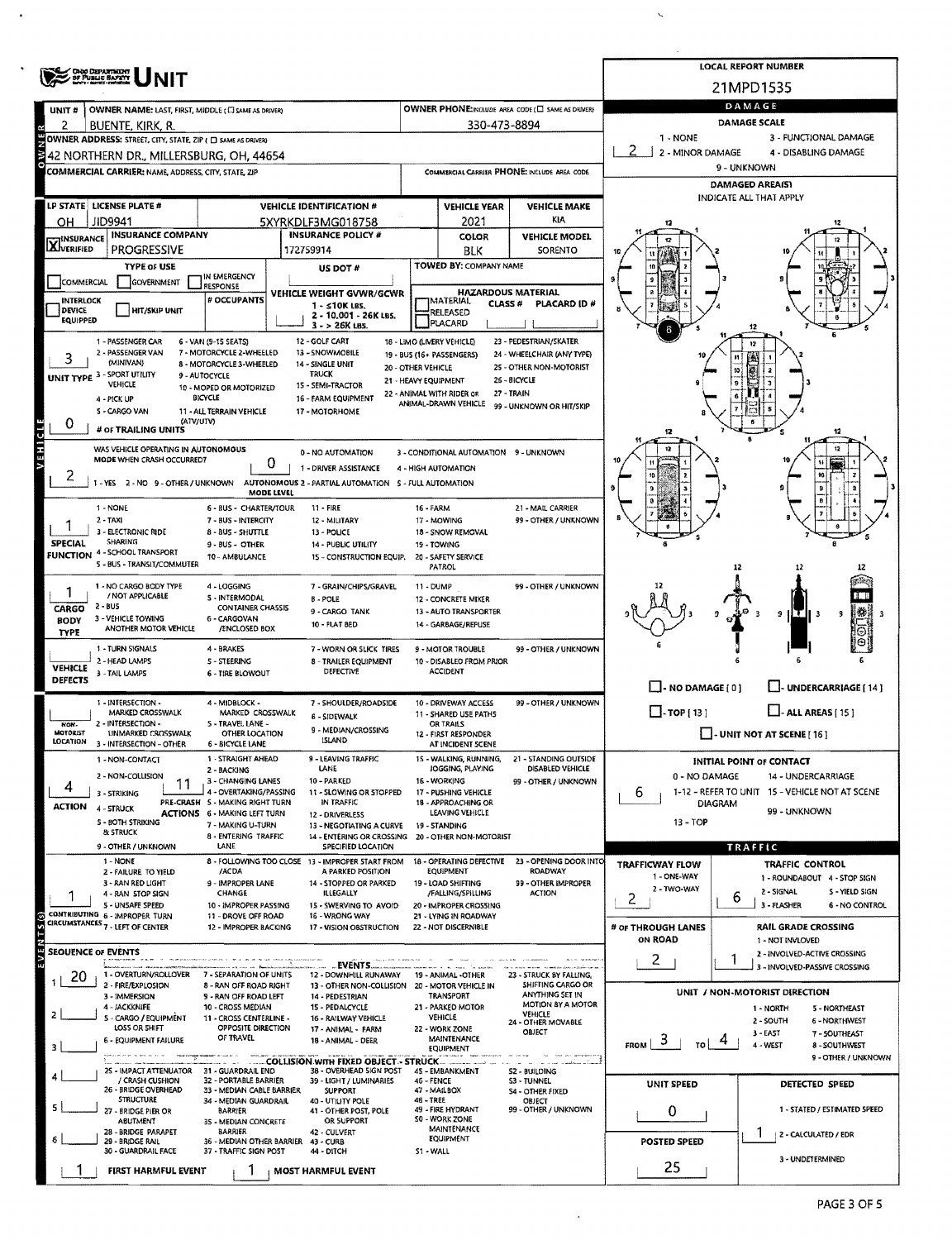|                                                      | <b>OHOO DEPARTMENT</b><br>OF PUBLIC BAFETY<br><b>MOTORIST / NON-MOTORIST</b>                                                                              |                                                         |                   |                                                                               |                        |                                                 |                                       | <b>LOCAL REPORT NUMBER</b><br>21MPD1535                                               |                                           |                                           |                                                                |                                  |                              |                                         |                               |  |  |
|------------------------------------------------------|-----------------------------------------------------------------------------------------------------------------------------------------------------------|---------------------------------------------------------|-------------------|-------------------------------------------------------------------------------|------------------------|-------------------------------------------------|---------------------------------------|---------------------------------------------------------------------------------------|-------------------------------------------|-------------------------------------------|----------------------------------------------------------------|----------------------------------|------------------------------|-----------------------------------------|-------------------------------|--|--|
| UNIT #                                               | NAME: LAST, FIRST, MIDDLE                                                                                                                                 |                                                         |                   |                                                                               |                        |                                                 |                                       |                                                                                       | DATE OF BIRTH<br>AGE<br><b>GENDER</b>     |                                           |                                                                |                                  |                              |                                         |                               |  |  |
| 1                                                    | ZIMMERLY, ASHLEY, B.                                                                                                                                      |                                                         |                   |                                                                               |                        |                                                 |                                       |                                                                                       |                                           |                                           | 08/22/1988                                                     |                                  |                              | 33                                      | F                             |  |  |
|                                                      | ADDRESS: STREET, CITY, STATE, ZIP                                                                                                                         |                                                         |                   |                                                                               |                        |                                                 |                                       |                                                                                       |                                           | <b>CONTACT PHONE - INCLUDE AREA CODE</b>  |                                                                |                                  |                              |                                         |                               |  |  |
|                                                      | 6849 CR 201, MILLERSBURG, OH, 44654                                                                                                                       |                                                         |                   |                                                                               |                        |                                                 |                                       |                                                                                       |                                           |                                           | 330-473-7530                                                   |                                  |                              |                                         |                               |  |  |
|                                                      | INJURIES INJURED                                                                                                                                          | <b>EMS AGENCY (NAME)</b>                                |                   |                                                                               |                        | INJURED TAKEN TO: MEDICAL FACILITY (NAME, CITY) |                                       | <b>SAFETY EQUIPMENT</b>                                                               |                                           | <b>DOT-COMPLIANT</b>                      | <b>SEATING</b><br>POSITION                                     |                                  | AIR BAG USAGE                |                                         | <b>EJECTION TRAPPED</b>       |  |  |
| 5                                                    | ĦΥ<br>$+1$                                                                                                                                                | USED<br><b>TAKEN</b><br>4                               |                   |                                                                               |                        |                                                 |                                       |                                                                                       |                                           | <sup>i</sup> MC HELMET                    | 1                                                              |                                  | 1<br>1<br>1                  |                                         |                               |  |  |
| þ<br><b>OL STATE</b>                                 | <b>OPERATOR LICENSE NUMBER</b><br>LOCAL<br>OFFENSE DESCRIPTION<br><b>OFFENSE CHARGED</b>                                                                  |                                                         |                   |                                                                               |                        |                                                 |                                       |                                                                                       |                                           |                                           |                                                                |                                  | <b>CITATION NUMBER</b>       |                                         |                               |  |  |
| OН                                                   | CODE<br>SV470046                                                                                                                                          |                                                         |                   |                                                                               |                        |                                                 |                                       |                                                                                       |                                           |                                           |                                                                |                                  |                              |                                         |                               |  |  |
| OL CLASS                                             | ENDORSEMENT<br><b>DRIVER</b><br><b>RESTRICTION SELECT UP TO 3</b>                                                                                         |                                                         |                   |                                                                               |                        | ALCOHOL / DRUG SUSPECTED                        |                                       | <b>CONDITION</b>                                                                      | <b>ALCOHOL TEST</b>                       |                                           |                                                                |                                  |                              | <b>DRUG TEST(S)</b>                     |                               |  |  |
| 4                                                    |                                                                                                                                                           | <b>DISTRACTED</b><br>18YB                               |                   |                                                                               | ALCOHOL                | MARIJUANA                                       |                                       |                                                                                       | <b>STATUS</b>                             | TYPE                                      | VALUE                                                          | <b>STATUS</b>                    | <b>TYPE</b>                  |                                         | RESULTS SELECT UP TO 4        |  |  |
|                                                      |                                                                                                                                                           |                                                         |                   |                                                                               |                        | OTHER DRUG                                      |                                       | 1                                                                                     | 1                                         |                                           |                                                                | 1                                | 1                            |                                         |                               |  |  |
| UNIT#                                                | NAME: LAST, FIRST, MIDDLE                                                                                                                                 |                                                         |                   |                                                                               |                        |                                                 |                                       |                                                                                       |                                           |                                           | DATE OF BIRTH                                                  |                                  |                              | AGE                                     | <b>GENDER</b>                 |  |  |
| $\overline{2}$                                       | BUENTE, KIRK, R.<br>ADDRESS: STREET, CITY, STATE, ZIP                                                                                                     |                                                         |                   |                                                                               |                        |                                                 |                                       |                                                                                       |                                           |                                           | 07/14/1966                                                     |                                  |                              | 55                                      | F                             |  |  |
|                                                      |                                                                                                                                                           | 42 NORTHERN DR., MILLERSBURG, OH, 44654                 |                   |                                                                               |                        |                                                 |                                       |                                                                                       |                                           | 330-473-8894                              | <b>CONTACT PHONE - INCLUDE AREA CODE</b>                       |                                  |                              |                                         |                               |  |  |
| INJURIES INJURED                                     |                                                                                                                                                           | <b>EMS AGENCY (NAME)</b>                                |                   |                                                                               |                        | INJURED TAKEN TO: MEDICAL FACILITY (NAME, CITY) |                                       | <b>SAFETY EQUIPMENT</b>                                                               |                                           |                                           | <b>SEATING</b>                                                 |                                  | <b>AIR BAG USAGE</b>         | <b>EJECTION</b>                         | TRAPPED                       |  |  |
| 5                                                    | <b>TAKEN</b><br>BY<br>i 1 i                                                                                                                               |                                                         |                   |                                                                               |                        |                                                 |                                       | <b>USED</b><br>4                                                                      |                                           | <b>IDOT-COMPLIANT</b><br><b>MC HELMET</b> | POSITION<br>1                                                  | 1                                |                              | 1                                       | 1                             |  |  |
|                                                      |                                                                                                                                                           | OL STATE OPERATOR LICENSE NUMBER                        |                   |                                                                               | <b>OFFENSE CHARGED</b> |                                                 | LOCAL                                 | OFFENSE DESCRIPTION                                                                   |                                           |                                           |                                                                |                                  | <b>CITATION NUMBER</b>       |                                         |                               |  |  |
| OН                                                   | RP095604                                                                                                                                                  |                                                         |                   |                                                                               |                        |                                                 | <b>CODE</b>                           |                                                                                       |                                           |                                           |                                                                |                                  |                              |                                         |                               |  |  |
| OL CLASS                                             | ENDORSEMENT                                                                                                                                               | <b>RESTRICTION SELECT UP TO 3</b>                       | <b>DRIVER</b>     |                                                                               |                        | ALCOHOL / DRUG SUSPECTED                        |                                       | <b>CONDITION</b>                                                                      |                                           |                                           | <b>ALCOHOL TEST</b>                                            |                                  |                              | <b>DRUG TEST(S)</b>                     |                               |  |  |
|                                                      |                                                                                                                                                           |                                                         |                   | <b>DISTRACTED</b>                                                             | ALCOHOL                | MARIJUANA                                       |                                       |                                                                                       | <b>STATUS</b>                             | TYPE                                      | VALUE                                                          | <b>STATUS</b>                    | <b>TYPE</b>                  |                                         | <b>RESULTS SELECT UP TO 4</b> |  |  |
| 4                                                    | R                                                                                                                                                         | з                                                       | $18Y_1$           |                                                                               |                        | <b>OTHER DRUG</b>                               |                                       | -1                                                                                    | 1                                         |                                           |                                                                | 1                                |                              |                                         |                               |  |  |
| UNIT #                                               | <b>NAME: LAST, FIRST, MIDDLE</b>                                                                                                                          |                                                         |                   |                                                                               |                        |                                                 |                                       |                                                                                       |                                           |                                           | DATE OF BIRTH                                                  |                                  |                              | <b>AGE</b>                              | <b>GENDER</b>                 |  |  |
|                                                      |                                                                                                                                                           |                                                         |                   |                                                                               |                        |                                                 |                                       |                                                                                       |                                           |                                           |                                                                |                                  |                              |                                         |                               |  |  |
|                                                      | ADDRESS: STREET, CITY, STATE, ZIP                                                                                                                         |                                                         |                   |                                                                               |                        |                                                 |                                       |                                                                                       | <b>CONTACT PHONE - INCLUDE AREA CODE</b>  |                                           |                                                                |                                  |                              |                                         |                               |  |  |
|                                                      |                                                                                                                                                           |                                                         |                   |                                                                               |                        |                                                 |                                       |                                                                                       |                                           |                                           | <b>SEATING</b>                                                 |                                  |                              |                                         |                               |  |  |
|                                                      | INJURIES INJURED<br><b>SAFETY EQUIPMENT</b><br>INJURED TAKEN TO: MEDICAL FACILITY (NAME, CITY)<br><b>EMS AGENCY (NAME)</b><br><b>USED</b><br><b>TAKEN</b> |                                                         |                   |                                                                               |                        |                                                 |                                       |                                                                                       | <b>DOT-COMPLIANT</b><br><b>IMC HELMET</b> | POSITION                                  |                                                                | AIR BAG USAGE                    | <b>EJECTION</b>              | <b>TRAPPED</b>                          |                               |  |  |
|                                                      | BY                                                                                                                                                        | OL STATE OPERATOR LICENSE NUMBER                        |                   |                                                                               | <b>OFFENSE CHARGED</b> |                                                 | LOCAL                                 | OFFENSE DESCRIPTION                                                                   |                                           |                                           |                                                                |                                  |                              |                                         |                               |  |  |
|                                                      |                                                                                                                                                           |                                                         |                   |                                                                               |                        |                                                 | CODE                                  |                                                                                       |                                           |                                           |                                                                |                                  | <b>CITATION NUMBER</b>       |                                         |                               |  |  |
| <b>OL CLASS</b>                                      | <b>ENDORSEMENT</b>                                                                                                                                        | <b>RESTRICTION SELECT UP TO 3</b>                       | <b>DRIVER</b>     |                                                                               |                        | ALCOHOL / DRUG SUSPECTED                        |                                       | <b>CONDITION</b>                                                                      |                                           |                                           | <b>ALCOHOL TEST</b>                                            |                                  |                              | DRUG TEST(S)                            |                               |  |  |
|                                                      |                                                                                                                                                           |                                                         | BY                |                                                                               | DISTRACTED   ALCOHOL   | MARIJUANA                                       |                                       |                                                                                       | <b>STATUS</b>                             | <b>TYPE</b>                               | VALUE                                                          | <b>STATUS</b>                    | <b>TYPE</b>                  |                                         | <b>RESULTS SELECT UP TO 4</b> |  |  |
|                                                      |                                                                                                                                                           |                                                         |                   |                                                                               | <b>OTHER DRUG</b>      |                                                 |                                       |                                                                                       |                                           |                                           |                                                                |                                  |                              |                                         |                               |  |  |
|                                                      | <b>INTURIES</b>                                                                                                                                           | $\sqrt{2}$ SEATING POSITION                             |                   | AIR RAG                                                                       |                        | OL CLASS.                                       |                                       | $\mid$ ol restriction(s) DRIVER DISTRACTION                                           |                                           |                                           |                                                                |                                  |                              | <b>TEST STATUS</b>                      |                               |  |  |
| 1 - FATAL<br>2 - SUSPECTED SERIOUS                   |                                                                                                                                                           | 1 - FRONT - LEFT SIDE<br><b>IMOTORCYCLE DRIVER!</b>     |                   | 1 - NOT DEPLOYED<br>2 - DEPLOVED FRONT<br>3 - DEPLOYED SIDE                   |                        | -1 - CLASS A                                    |                                       | 1 - ALCOHOL INTERLOCK<br><b>DEVICE</b>                                                |                                           |                                           | 1-NOT DISTRACTED<br>2 - MANUALLY OPERATING AN                  |                                  | <b>1 - NONE GIVEN</b>        | 2- TEST REFUSED                         |                               |  |  |
| INJURY<br>3 - SUSPECTED MINOR                        |                                                                                                                                                           | 2 - FRONT - MIDDLE<br>3 - FRONT - RIGHT SIDE            |                   | 4 - DEPLOYED BOTH                                                             |                        | <b>2 - CLASS B</b><br>3 - CLASS C               |                                       | 2 - CDL'INTRASTATE ONLY<br>3 - CORRECTIVE LENSES                                      |                                           |                                           | <b>ELECTRONIC</b><br>COMMUNICATION DEVICE                      |                                  | 3 - TEST GIVEN.              |                                         | <b>CONTAMINATED SAMPLE</b>    |  |  |
| INJURY<br>4 - POSSIBLE INJURY                        |                                                                                                                                                           | 4 - SECOND - LEFT SIDE<br>(MOTORCYCLE PASSENGER)        | <b>FRONT/SIDE</b> | S - NOT APPLICABLE                                                            |                        | 4 - REGULAR CLASS                               |                                       | '4 - FARM WAIVER<br>-5 - EXCEPT CLASS A BUS                                           |                                           |                                           | (TEXTING, TYPING,<br><b>DIALING</b><br>- TALKING ON HANDS-FREE |                                  | 4 - TEST GIVEN,              | / UNUSABLE                              |                               |  |  |
| 5 - NO APPARENT INJURY                               |                                                                                                                                                           | - SECOND - MIDDLE<br>6 - SECOND - RIGHT SIDE            |                   | 9 - DEPLOYMENT UNKNOWN<br>$(OHIO = D)$<br><b>Sidney</b><br>S - M/C MOPED ONLY |                        |                                                 | 6 - EXCEPT CLASS A<br>& CLASS B BUS - | COMMUNICATION DEVICE<br>- TALKING ON HAND-HELD<br>14<br><b>EXCEPT TRACTOR-TRAILER</b> |                                           |                                           |                                                                | RESULTS KNOWN<br>5 - TEST GIVEN. |                              |                                         |                               |  |  |
| 33                                                   | <b>INJURIES TAKEN BY</b>                                                                                                                                  | 17 - THIRD - LEFT SIDE<br><b>MOTORCYCLE SIDE CAR)</b>   |                   | EJECTION                                                                      |                        | 6 - NO VALID OL                                 |                                       | 18 - INTERMEDIATE LICENSE<br><b>RESTRICTIONS</b>                                      |                                           |                                           | <b>COMMUNICATION DEVICE:</b><br>5 COTHER ACTIVITY WITH AN      |                                  |                              | RESULTS UNKNOWN                         |                               |  |  |
| 1 - NOT TRANSPORTED                                  |                                                                                                                                                           | 8 - THIRD - MIDDLE<br><b>19 - THIRD - RIGHT SIDE</b>    |                   | 超接NOT EJECTED. 85<br><b>2-PARTIALLY EJECTED</b>                               |                        | OL ENDORSEMENT                                  |                                       | LEARNER'S PERMIT<br><b>RESTRICTIONS</b>                                               |                                           |                                           | <b>ELECTRONIC DEVICE:</b><br>6 - PASSENGER                     |                                  | 1 - NONE                     |                                         | <b>ALCOHOL TEST TYPE</b>      |  |  |
| 2 - EMS                                              | /TREATED AT SCENE.                                                                                                                                        | 10 - SLEEPER SECTION<br>OF TRUCK CAB                    |                   | 3~TOTALLY EJECTED<br>4 - NOT APPLICABLE                                       |                        | H - HAZMAT                                      |                                       | 10 - LIMITED TO DAYLIGHT<br>ONLY .                                                    |                                           |                                           | 7 - OTHER DISTRACTION<br><b>INSIDE THE VEHICLE</b>             |                                  | 2 - BLOOD<br>3 - URINE       |                                         |                               |  |  |
| 3 - POLICE.                                          |                                                                                                                                                           | 11 - PASSENGER IN<br>OTHER ENCLOSED CARGO               |                   | TRAPPED                                                                       |                        | M - MOTORCYCLE<br>P - PASSENGER                 |                                       | 11 - LIMITED TO EMPLOYMENT<br>12 - LIMITED - OTHER                                    |                                           |                                           | 8 - OTHER DISTRACTION<br>OUTSIDE THE VEHICLE                   |                                  | 4 - SREATH<br><b>5-OTHER</b> |                                         |                               |  |  |
| 9 - OTHER / UNKNOWN-                                 |                                                                                                                                                           | AREA (NON-TRAILING UNIT,<br>BUS PICK-UP WITH CAPI       | 1 - NOT TRAPPED   | 2 - EXTRICATED BY                                                             |                        | N TANKER                                        |                                       | 113 - MECHANICAL DEVICES<br>(SPECIAL BRAKES, HAND                                     |                                           |                                           | <b>9 - OTHER / UNKNOWN</b><br>CONDITION                        |                                  |                              |                                         | <b>DRUG TEST TYPE</b>         |  |  |
|                                                      | <b>SAFETY EQUIPMENT</b>                                                                                                                                   | <b>PASSENGER IN</b><br>UNENCLOSED CARGO AREA 3 FREED BY |                   | MECHANICAL MEANS                                                              |                        | Q - MOTOR SCOOTER<br>r - Three-Wheel            |                                       | CONTROLS, OR OTHER<br><b>ADAPTIVE DEVICES)</b>                                        |                                           |                                           | APPARENTLY NORMAL                                              |                                  | 1 - NONE<br>2-8LOOD          |                                         |                               |  |  |
| 1 - NONE USED.<br>2 - SHOULDER BELT ONLY             |                                                                                                                                                           | 13 FTRAILING UNIT.<br>14 - RIDING ON VEHICLE.           |                   |                                                                               | NON-MECHANICAL MEANS   | <b>MOTORCYCLE</b>                               |                                       | 14 - MILITARY VEHICLES ONLY<br><b>15 - MOTOR VEHICLES</b>                             |                                           |                                           | 2 - PHYSICAL IMPAIRMENT 5<br>3 - EMOTIONAL (E.G.               |                                  | 3 - URINE<br>'4 - OTHER      |                                         | 54                            |  |  |
| USED<br>3 - LAP SELT ONLY-USED                       |                                                                                                                                                           | <b>EXTERIOR</b><br>(NON-TRAILING UNIT)                  |                   |                                                                               |                        | S - SCHOOL BUS<br>- DOUBLE & TRIPLE             |                                       | <b>WITHOUT AIR BRAKES</b><br>(16 - OUTSIDE MIRROR                                     |                                           |                                           | DEPRESSED, ANGRY,<br>DISTURBED)                                |                                  |                              |                                         | DRUG TEST RESULT(S)           |  |  |
| 4 - SHOULDER & LAP BELT<br>,USED                     |                                                                                                                                                           | 15 - NON-MOTORIST<br><b>199 - OTHER / UNKNOWN</b>       |                   |                                                                               |                        | TRAILERS<br>- TANKER / HAZMAT                   |                                       | 17 - PROSTHETIC AID<br>18 - OTHER                                                     |                                           |                                           | <b>4 - ILLNESS</b><br>S - FELL ASLEEP, FAINTED,                |                                  |                              | 1 - AMPHETAMINES<br>2 - BARBITURATES    |                               |  |  |
| 5 - CHILD RESTRAINT SYSTEM<br>- FORWARD FACING       |                                                                                                                                                           |                                                         |                   |                                                                               |                        | 医杆菌<br>Y                                        |                                       |                                                                                       |                                           |                                           | FATIGUED, ETC.<br>6 . UNDER THE INFLUENCE OF                   |                                  |                              | 3 - BENZODIAZEPINES<br>4 - CANNABINOIDS |                               |  |  |
| - REAR FACING ".                                     | <b>6 - CHILD RESTRAINT SYSTEM.</b>                                                                                                                        | 光響き                                                     |                   |                                                                               |                        | <b>GENDER</b><br>F - FEMALE                     |                                       |                                                                                       |                                           |                                           | MEDICATIONS / DRUGS /<br><b>ALCOHOL</b>                        |                                  | <b>S-COCAINE</b>             | 6 - OPIATES / OPIOIDS                   |                               |  |  |
| 7 - BOOSTER SEAT<br>8 - HELMET USED                  |                                                                                                                                                           |                                                         |                   |                                                                               |                        | M - MALE                                        |                                       |                                                                                       |                                           |                                           | 9 - OTHER / UNKNOWN                                            |                                  | 7 - OTHER                    | <b>8 - NEGATIVE RESULTS</b>             |                               |  |  |
| 9 - PROTECTIVE PADS USED                             | (ELBOWS, KNEES, ETC)                                                                                                                                      |                                                         |                   |                                                                               |                        | U - OTHER / UNKNOWN                             |                                       |                                                                                       |                                           |                                           |                                                                |                                  |                              |                                         |                               |  |  |
| 10 - REFLECTIVE CLOTHING<br>11 - LIGHTING PEDESTRIAN |                                                                                                                                                           | 增建                                                      |                   |                                                                               |                        |                                                 |                                       |                                                                                       |                                           |                                           |                                                                |                                  |                              |                                         |                               |  |  |
| / BICYCLE ONLY <sup>5</sup><br>99 - OTHER / UNKNOWN  | Πe                                                                                                                                                        |                                                         |                   |                                                                               |                        |                                                 |                                       |                                                                                       |                                           |                                           |                                                                |                                  |                              |                                         |                               |  |  |

 $\ddot{\phantom{1}}$ 

 $\bar{\gamma}$ 

 $\sim$ 

 $\mathbf{v}$